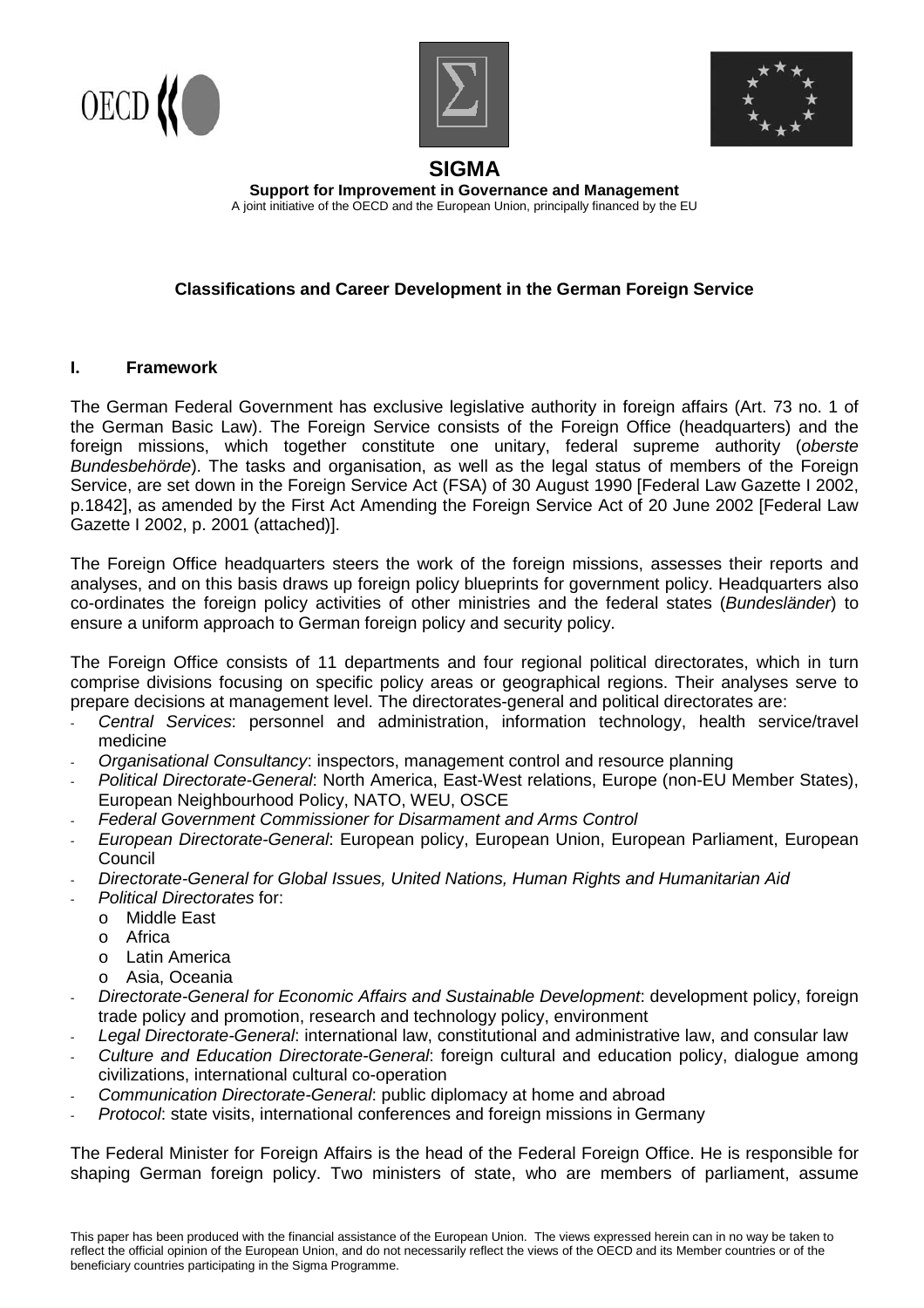primarily political tasks and represent the minister in the cabinet and in parliament. Two state secretaries are in charge of larger sections of headquarters and jointly supervise the missions abroad. One state secretary is in charge of Central Services and the Organisational Consultancy, the Political Directorate-General, and the Directorate-General for Disarmament and Arms Control. The other state secretary is in charge of the Political Directorates for the Middle East, Africa, Latin America, Asia and Oceania; the Directorate-General for Economic Affairs and Sustainable Development, the Legal Directorate-General, the Culture and Education Directorate-General, the Communication Directorate-General, and Protocol. The state secretaries also chair the daily meetings of all directors-general, where the current situation and possible action by the Federal Foreign Office are discussed.

There are three special co-ordinators and commissioners, who cover fields of particular importance in German foreign policy: the Co-ordinator of German-American Co-operation, the Co-ordinator of German-Russian Inter-societal Co-operation, and the Federal Government Commissioner for Human Rights Policy and Humanitarian Aid.

Germany currently has 218 foreign missions and diplomatic relations with 191 states. The German embassies in the respective capitals maintain and shape political, economic, cultural and legal cooperation with the host countries, and some embassies serve several countries. Consulates-general and consulates represent Germany in other major cities of key countries. They focus on trade promotion and legal relations with the host country. Germany maintains 12 representations to international and supranational organisations, such as the OECD in Paris, the United Nations in New York, Geneva and Vienna, and the European Union in Brussels.

#### **II. Staff**

The basis of staff regulations for the Foreign Service is the Federal Officials Act (FOA, Bundesbeamtengesetz), in combination with the Federal Ordinance on Careers and Promotion of Civil Servants (FOCPCS, Beamtenrechtsrahmengesetz). Specifically, the Foreign Service Act (FSA), part 2, section 5 stipulates that "members of the Foreign Service shall be assigned in accordance with the requirements of the Service to the Federal Foreign Office and its missions and posts abroad." It also provides for an "adequate staff reserve" to provide temporary additional staff where special needs arise as a result of political developments abroad, international conferences, etc., and to allow for appropriate professional and language training, further training and pre-post training. This provision is the legal basis for funding additional staff, as appropriate.

The Foreign Service currently comprises approximately 8,200 staff. These include 2,948 regular staff at headquarters as well as 5,233 regular and local staff in foreign missions. Regular staff are posted to a foreign mission on a rotational basis for a specified period. Regular staff currently number 8,181 in the following categories:

- higher (executive) service : 2,032
- higher intermediate (administrative) service: 2,209
- intermediate service: 1,707
- ordinary service: 995
- typing pools: 1,238

In addition, the missions abroad employ approximately 4,800 German and non-German nationals, who are recruited on site (locally employed staff), and 1,082 staff members who have been temporarily seconded to the Foreign Office from other federal ministries, federal states, the business community and other institutions. A total of 141 staff are working in other agencies or foreign ministries.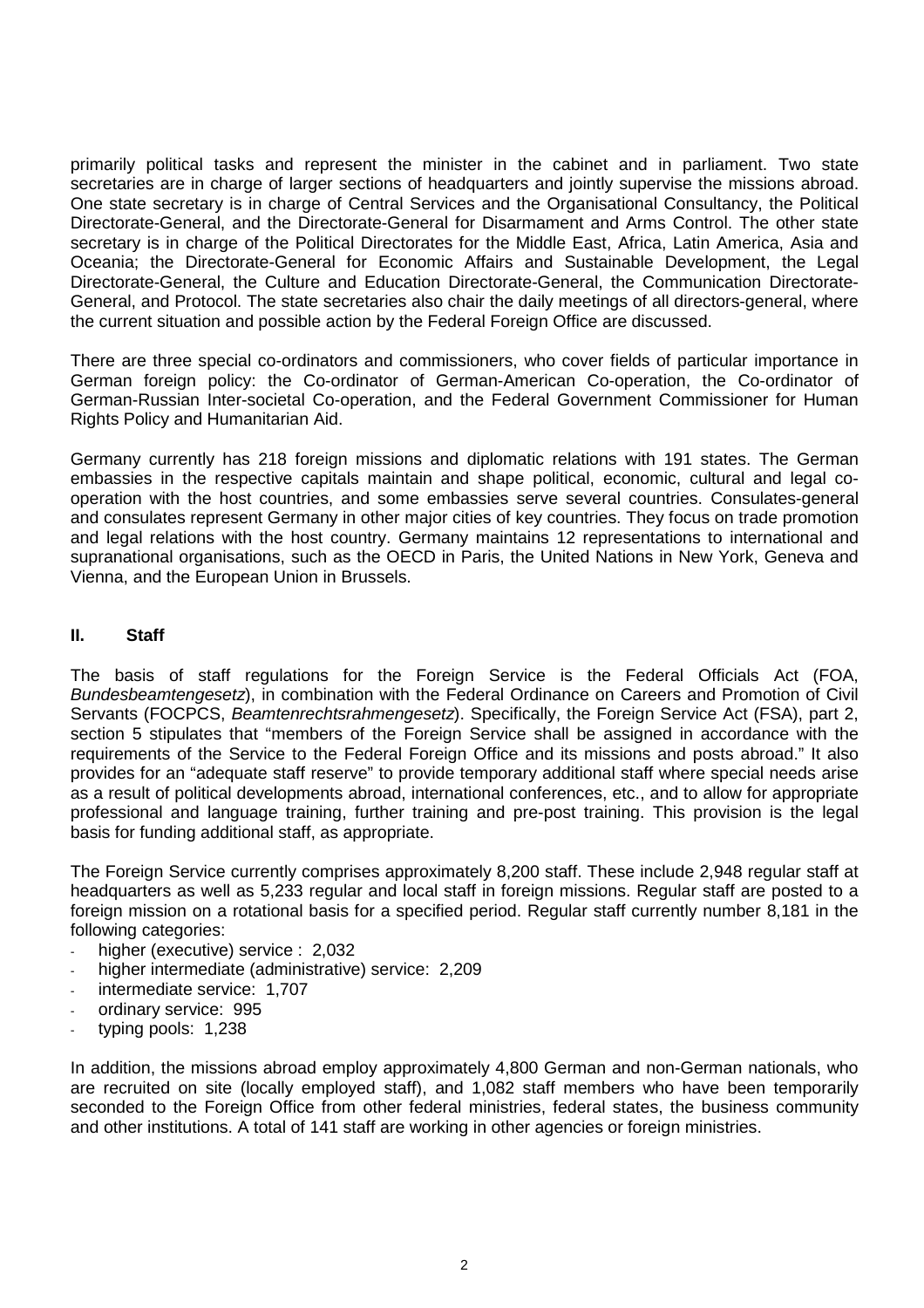Entry into intermediate, administrative and executive categories is conditional on having completed preparatory training and passed a professional examination. Details of career structures, training and examinations are regulated by the Federal Foreign Office by legal ordinance, in agreement with the Federal Ministry of the Interior. Such ordinances may also regulate the duration of professional training to meet the special requirements of the Foreign Service.

Other qualifications for the public service may be recognized as equivalent, provided the applicant has, in the course of his/her training, acquired the required skills and been examined in the relevant field for entry into the appropriate Foreign Service grade, or has demonstrated such knowledge and skills in his/her previous career in the public service [FSA, section 12 (2,3)]. This provision is addressed to noncareer diplomats.

For admission into the Foreign Service, some general formal preconditions apply. Applicants must be German nationals – in the sense of article 116 of the German Basic Law – and must justify their commitment to the free and democratic basic order set down in that law. Applicants must have adult status and be under 33 years of age. As the majority of posts pose health risks and/or cannot guarantee sufficient medical care, the Foreign Office ensures – before accepting applicants – that their physical condition would permit them to be posted worldwide without restrictions. Before accepting an applicant, the Foreign Office also conducts a security check, in accordance with the Security Examination Law of 20 April 1994 [Federal Law Gazette I 1994, p. 867], amended by Article 5 of the Law on Combating International Terrorism of 9 January 2002 [Federal Law Gazette I 2002, p.361].

The Foreign Service examinations for all three career levels consist of written and oral parts. The written examination tests whether the intellectual requirements of each respective post are met, while the oral examination addresses the candidate's personality and motivation for applying as well as his/her social and intercultural competence.

Career-specific prerequisites for the higher (executive) service are a university degree and fluency in English and French (French can be replaced by another official United Nations language in the Foreign Service examination). For the higher intermediate (administrative) service, the prerequisites are a college or technical college degree and fluency in English or French (English or French can be replaced by another official UN language in the Foreign Service examination). For the intermediate service, a secondary education degree or vocational training is required in a field conducive to the Foreign Service (for example, a commercial profession). The Federal Foreign Office trains its own staff. Before entering the Foreign Service, all officials undergo specific training, the curricula and duration of which – between one and three years – vary according to the specific requirements of each career track. The Foreign Office runs a diplomatic school that comprises training for all three tracks and, in the case of higher intermediate service officials, cooperates with administration colleges. At the end of each training period, future officials must pass an examination, which is an indispensable prerequisite of any foreign service career. Officials from other ministries or institutions who have not passed these diplomatic school final examinations are only admitted into the Service on a temporary basis.

Intermediate service officials work in legal and consular services and in administration, notably in registry administration (representing one-third of staff in this category). At headquarters, these officials are in charge of procurement, vehicles and transport, and equipment of official buildings or, as IT attendants, have computer-related tasks. In foreign missions, apart from registry administration, these staff run the pay offices. In visa sections they determine, in accordance with the relevant legal provisions, whether a visa can be granted or travel document issued, and they also help Germans abroad in case of emergency.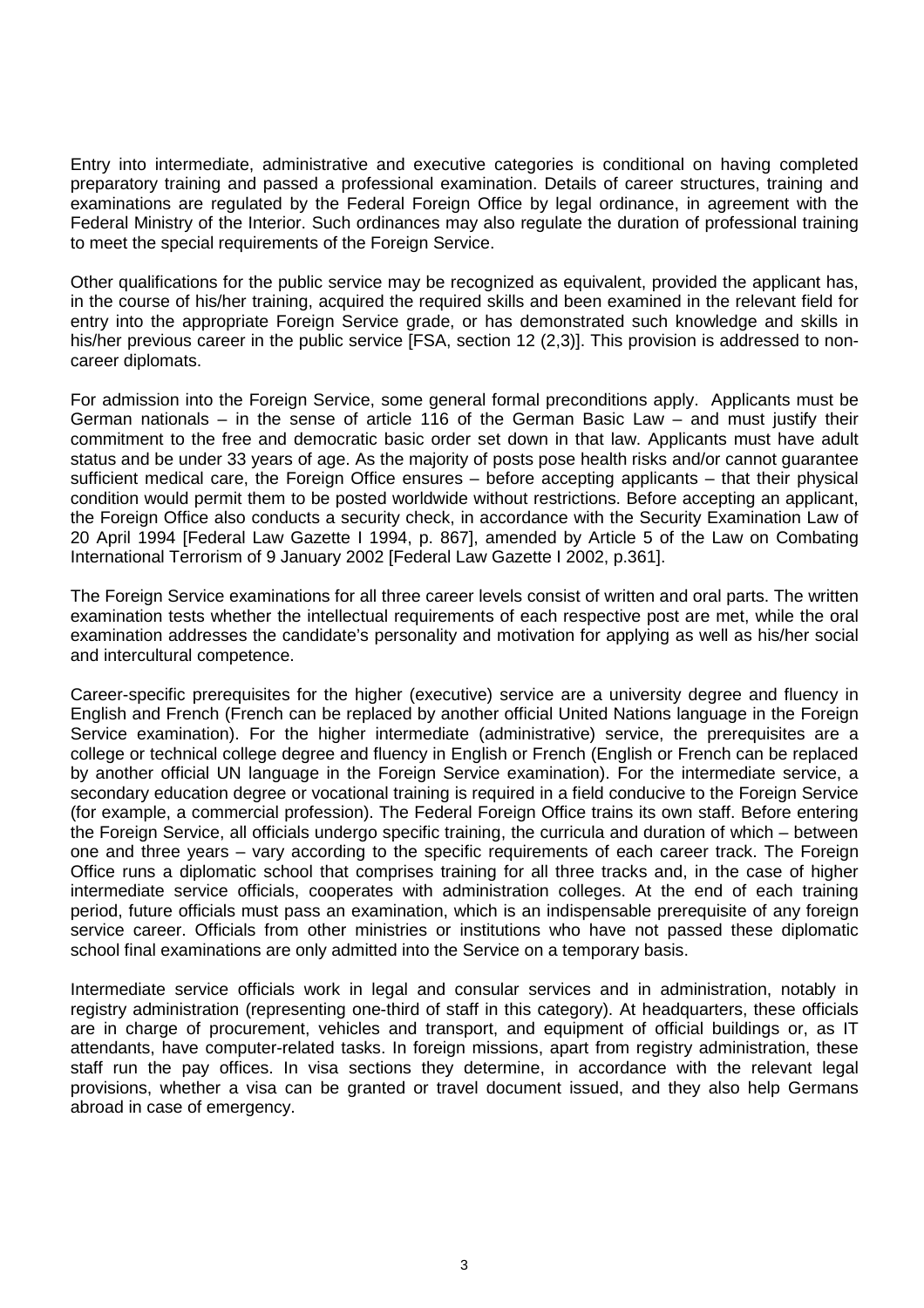Higher intermediate (administrative) service officials are classically in charge of routine tasks in legal and consular services and administration, trade promotion, development and economic co-operation, cultural affairs, public diplomacy and protocol. They will typically spend two-thirds of their careers abroad, and one-third at headquarters. The broad range of tasks that they carry out requires them to be generalists, who can apply administrative rules and principles to a variety of issues. They are increasingly entrusted with executive responsibilities, in such posts as chief of administration, deputy head of mission in small missions, head of an adjoined office of a mission, or head of the legal and consular department of an embassy. At headquarters, more and more staff in this category are also employed as country desk officers.

Higher (executive) service officials apply their expertise and language skills to shaping the whole spectrum of German foreign policy, from preparing the protocol for the visit to a host country of a delegation of parliamentarians to analysing complicated political developments, negotiating draft resolutions in the United Nations, or inaugurating a development project abroad. During the first ten years, a higher service official should become familiar with as many different regions and functions as possible, with no longer than a three-year term per posting. After that, some regional or functional specialization should follow, which could be guided by knowledge of a difficult or rare language, or by a background in international law or European Union proceedings. Irrespective of their specialization, these officials will have leadership responsibilities early in their career, e.g. as head of the cultural department of an embassy or as deputy chief of mission. As there are currently 218 missions, nearly 15% of higher service officials can become a head of mission. Many of these missions are very small embassies or consulates in countries with difficult climatic or health conditions. A fair number of advanced diplomats retire after having held a final post as head of department (press, culture, trade) in a large mission.

Officials of other federal agencies may be allowed to work in the Foreign Service on a temporary basis to fulfil specific tasks, and during that time they enjoy the status of members of the Foreign Service in terms of their rights and duties (FSA, section 13).

Foreign Service officials must be prepared to accept transfer to any post (FSA, section 14). Regular staff are subject to so-called "rotation", and personnel in all categories change jobs every three to five years. They are transferred abroad from headquarters, move from one foreign country to another, or return to headquarters from abroad, subject to the specific requirements of their career tracks. The rules for personnel rotation are internal, i.e. determined by Foreign Office personnel policy. To attract higher service officials to headquarters, promotions may be made conditional on successful completion of a certain term there.

The salaries of Foreign Service officials are set out in the provisions of the Federal Remuneration Act (FRA), which establishes the various remuneration grades not only for the Foreign Service, but for all civil servants in the German public service. The prerequisites of promotions are also common to all civil servants (FOA in combination with FOCPCS).

However, the FSA (section 29) specifies that not only the special – material and immaterial – burdens associated with living conditions abroad and differences in purchasing power compared to the home base are to be taken into account in determining salary supplements, but also the extra costs arising as a result of recurrent postings abroad. In the case of married officials, the corresponding burdens placed on spouses and their participation in carrying out the general tasks of the Foreign Service constitute an additional factor. The adequacy of these payments undergoes regular review. A public servant is only eligible for these salary supplements when posted abroad. Upon return to a posting at headquarters, he/she receives the basic civil servant remuneration as set out in the FRA.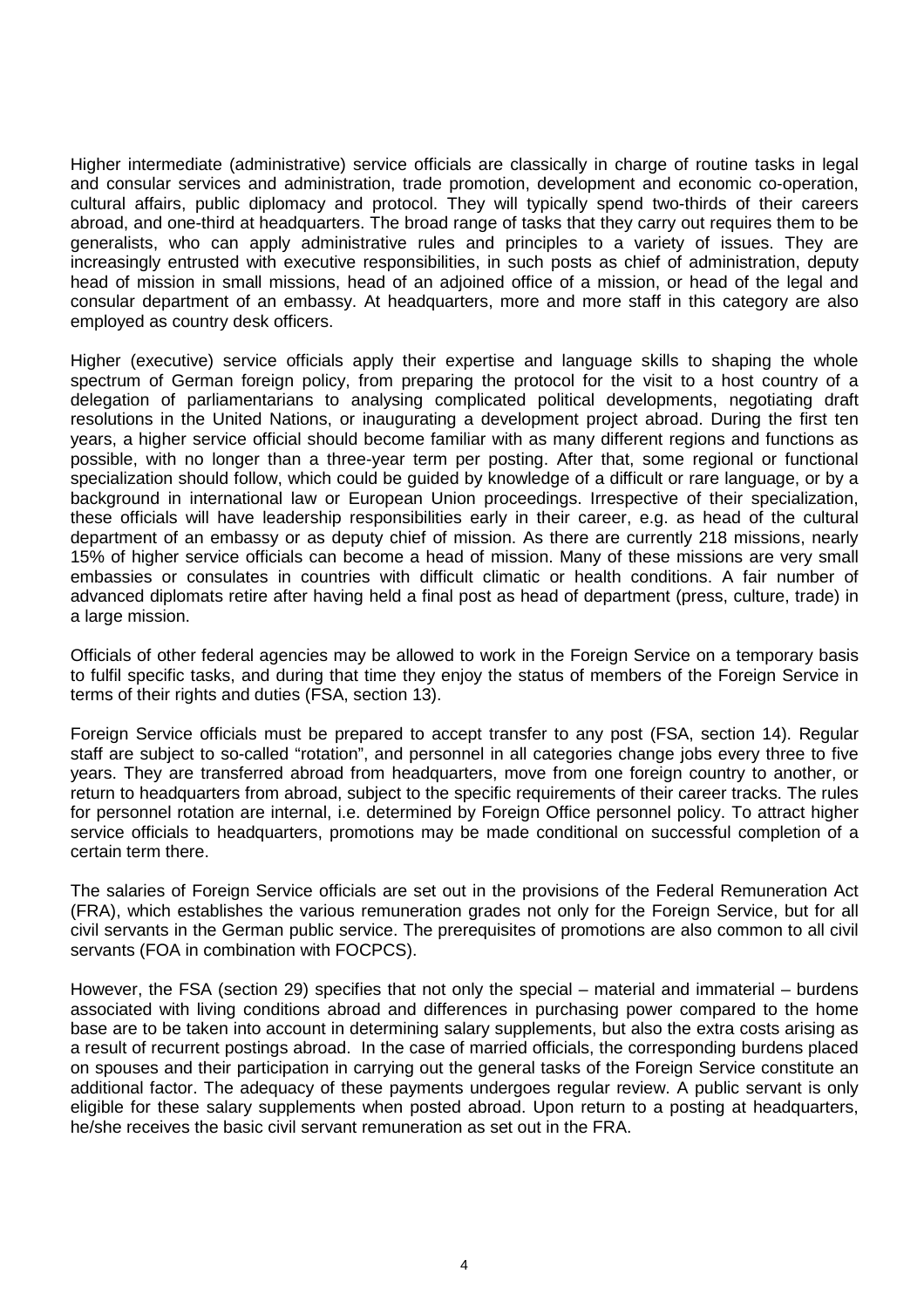The burdens associated with living conditions abroad determine the hardship category of a country, which in turn determines the hardship supplement to the basic remuneration and thus the take-home pay. The categories list from 1 to 12, with 12 as the greatest hardship and 1 as headquarters. These categories are jointly determined by the Ministry of the Interior, Ministry of Finance and Foreign Office.

The specific allowances that a Foreign Service official will receive abroad are again regulated in the FRA. The basic salary abroad is determined by the post held by the official and the corresponding remuneration level (article 19). The law determines the salaries in categories A (incremental remuneration) and B (fixed remuneration) for so-called political offices, and provides basic salary scales. Subject to the approval of the Federal Council (Bundesrat), the Federal Government is entitled to link by means of regulations – functions to the offices set out in the Federal Remuneration Ordinances. In addition to the salaries that officials would be entitled to receive at headquarters, officials abroad receive:

- post allowance, determined in accordance with criteria set out in the FRA for the remuneration level of the official and for the hardship level applicable to the foreign posting;
- children's allowance;
- housing allowance if the rent exceeds 18% of the sum of basic salary, family allowances and some other allowances. The housing allowance is 90% of the amount above the 18% limit.

Purchasing power compensation is determined by the Foreign Office in agreement with the Federal Ministry of Finance. Purchasing power compensation applies to 60% of the basic salary. Rent subsidies are not affected by purchasing power compensation. The Foreign Office is entitled to determine, in agreement with the Federal Ministry of Finance, whether married officials can be granted a slightly higher foreign post allowance in order to compensate officials for the burdens suffered by Foreign Service spouses. The Federal Government is entitled to determine, via regulation, the incremental steps of foreign post allowances. Housing allowances are not granted to staff who are provided with official accommodation.

The national functional and official denominations for Foreign Service officials are linked to the level of remuneration. These titles are laid down in the Foreign Office Regulation of 22 June 2004 [Federal Law Gazette I 2004, p. 1088], on the basis of §15, part 1, section 2 of the Federal Officials Act (FOA), in the version published on 31 March 1999 [Federal Law Gazette I 1999, p. 675], in combination with §2, part 4 of the FOCPCS (Bundeslaufbahnverordnung), in the version published on 2 July 2002 [Federal Law Gazette I 2002, p. 2459], and in agreement with the Federal Ministry of the Interior. The national designations for higher service officials are:

| Remuneration grade, office held | Title                                           |
|---------------------------------|-------------------------------------------------|
| Preparatory training            | Attaché                                         |
| Probationary period             | Second Secretary/Vice Consul                    |
| Entry grade A 13                | Desk Officer/Second Secretary/Consul            |
| Remuneration grade A14          | Desk Officer/1 <sup>st</sup> Secretary/Consul   |
| Remuneration grade A15          | Desk Officer/Counsellor, Minister, Consul,      |
|                                 | General/Deputy Consul General,                  |
|                                 | Ambassador                                      |
| Remuneration grade A16          | Head of Division/                               |
|                                 | 1 <sup>st</sup> Counsellor/Minister Counsellor, |
|                                 | Consul/Consul General, Ambassador               |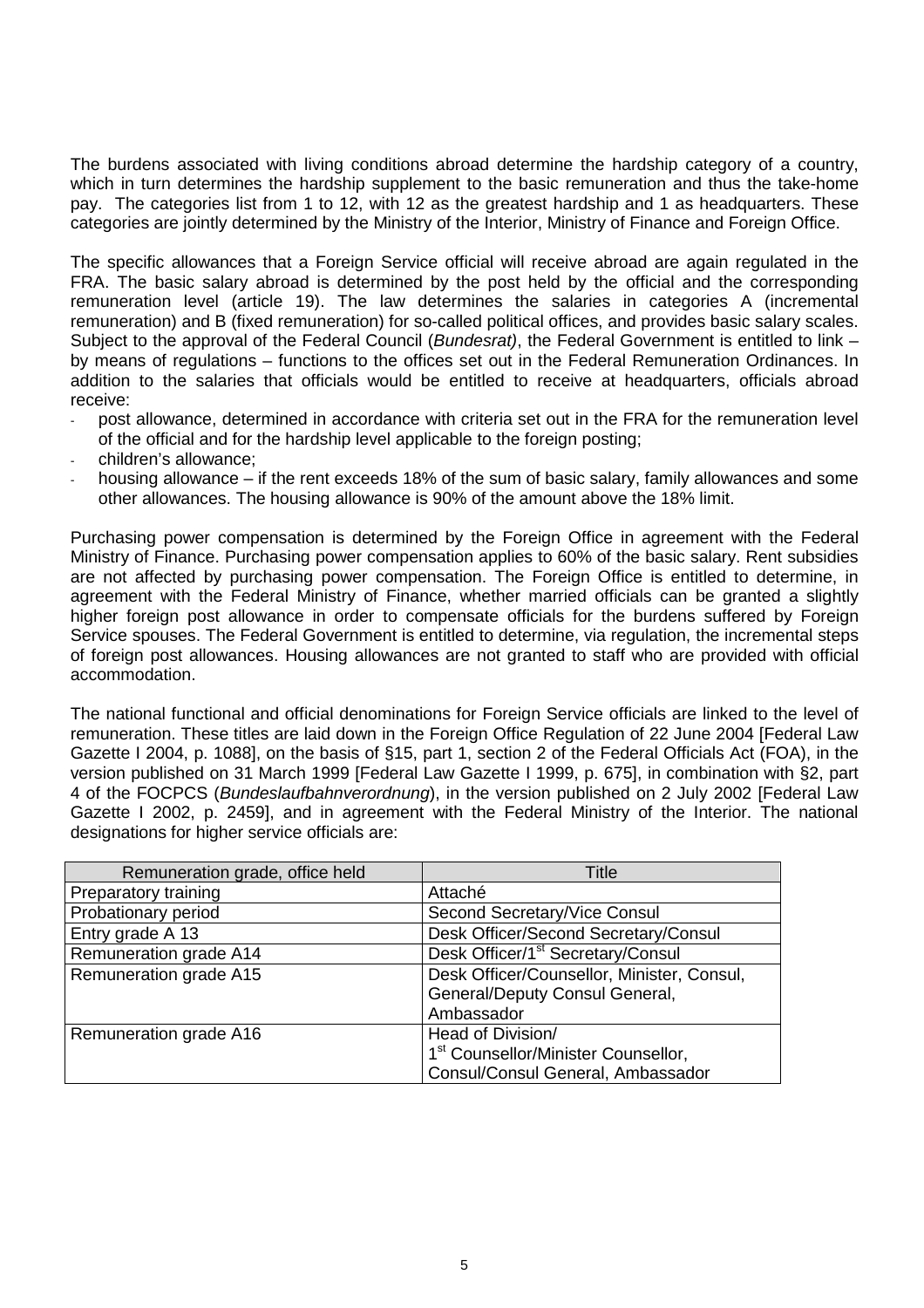| Remuneration grade B3  | Head of Division/1 <sup>st</sup> Counsellor, Minister,<br>Consul General/Deputy Consul General,<br>Ambassador |
|------------------------|---------------------------------------------------------------------------------------------------------------|
| Remuneration grade B6  | Director, Minister, Consul General/Deputy<br>Consul General, Ambassador                                       |
| Remuneration grade B9  | Director General, Minister, Ambassador                                                                        |
| Remuneration grade B11 | <b>State Secretary</b>                                                                                        |

An ambassador is not necessarily head of mission, he/she could also be deputy head of mission. Some missions have two or more ambassadors, depending on the size of the mission and level at which it is staffed. The functional denominations of heads of mission are Ambassador or Consul General or Permanent Representative (for permanent missions to an intergovernmental or international organisation); a deputy head of mission is a Deputy Ambassador or Deputy Consul General or Deputy Permanent Representative. Thus, a Minister, First Counsellor or Counsellor could at the same time be an ambassador. Given the current number of missions (218), about 15% of higher service officials could become ambassadors. Many of these embassies are located in places with hazardous health conditions, insufficient medical care or difficult living conditions. Many senior officials retire as heads of departments in large embassies.

A higher service official will, as a rule, be promoted four times during a career of some 35 years, with the retirement age set at 65 years. Only very few selected officers will obtain a fifth promotion (the federal budget in 2004 provides for 51 grade B6 posts), and even fewer a sixth promotion (18 grade B9 posts in the 2004 federal budget); only two officers will reach the top B11 grade. In contrast, there are 124 grade B3 and 127 grade A16 posts , compared to 306 grade A15 posts. The intervals between promotions are shorter at the beginning of a career than towards the end: On average, the first two or three promotions occur after one to three years, depending on the civil servant's performance. The next promotion will not occur until eight to twelve years later, again depending on the positions available and the performance of each individual civil servant. A period of approximately ten years or more will follow before the civil servant can again be promoted. Promotions are not necessarily connected with specific posts. In general, it is easier to be promoted in the central office than abroad. Sometimes foreign service officers who have not been promoted in the central office are granted a greater choice of a foreign post by way of compensation for the lack of promotion, in the event that an insufficient number of posts at a higher grade are available to reflect the civil servant's performance.

### **III. Organisation and Funding, Reform Process**

Missions abroad are not classified. The Budget Law alone determines the post table of each mission, i.e. the rank of the ambassador and the number and rank of mission staff. The post tables follow foreign policy requirements and are determined by the Federal Foreign Office, in co-operation with the Federal Ministry of Finance. The grade of the ambassador therefore cannot serve as an indication of the level and size of a mission. For example, an embassy consisting of a B9 ambassador and only one technical support staff assistant is theoretically possible.

The organisation and funding of the Foreign Service is regularly adjusted in line with its functions and requirements, as stipulated in section 7 of the Foreign Service Act (FSA). In recent years, foreign policy parameters have dramatically changed: globalization is making the world grow together, societies and economies are building networks, former domestic policy fields – such as taxation, environmental and consumer protection – are becoming international. International forums are assuming legislative tasks, and European integration is progressing.